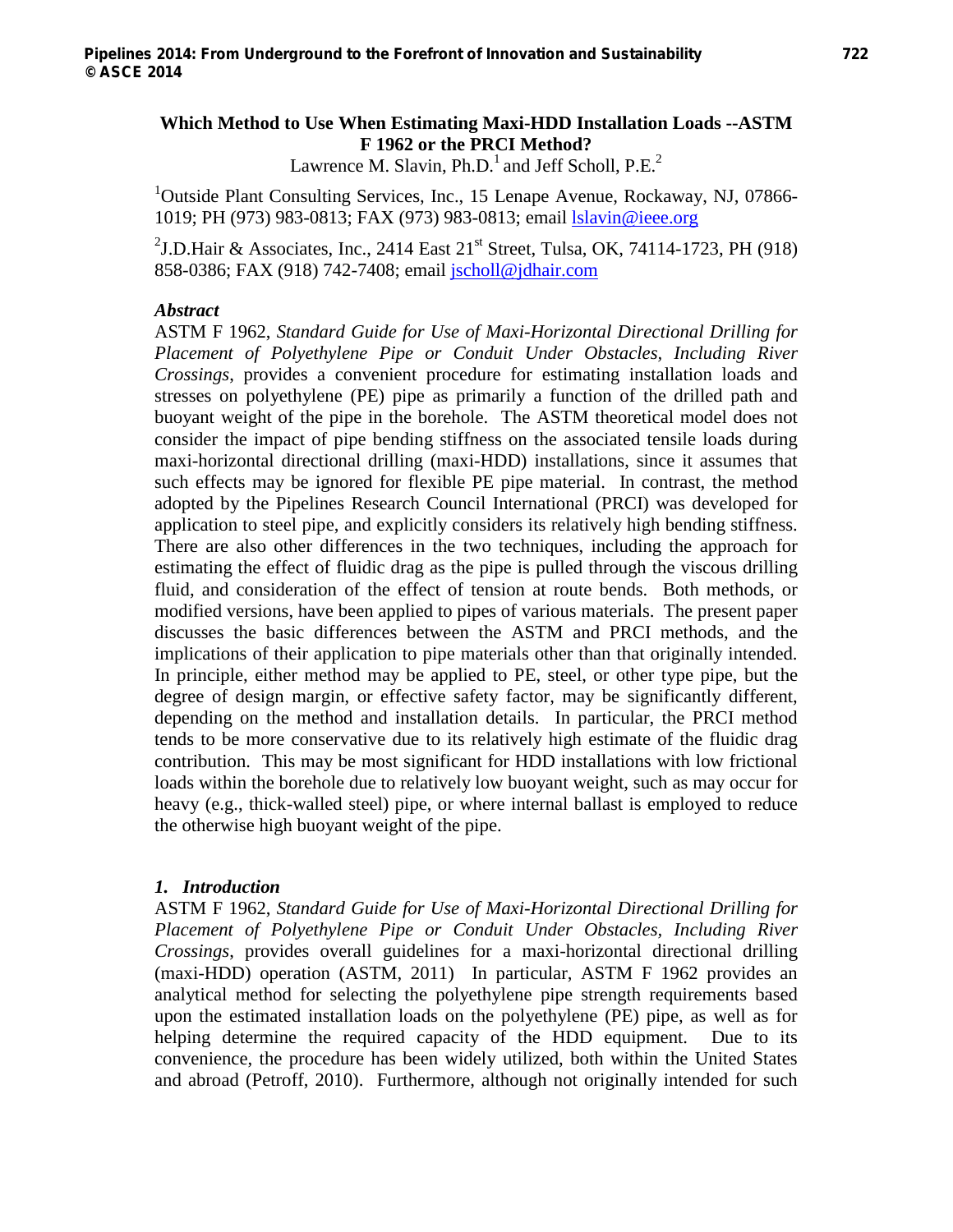applications, the ASTM procedure is sometimes adapted for estimating the pull loads for non-PE pipe materials, including steel (Zeng, 2013).

Within the same general time frame that ASTM F 1962 was developed, a method was developed by the Pipeline Research Council International (PRCI) of the American Gas Association specifically intended to be applied to the placement of steel pipe by maxi-HDD (Huey, Hair and McLeod, 1996). Besides the obvious differences in strength and weight between PE and steel pipes, the most significant difference relates to the effect of their bending stiffness on the tensile load, which is explicitly considered in the PRCI method. The latter method, however, is not quite as convenient to apply as the ASTM procedure since it requires an iterative technique to estimate the associated bending/reaction forces. The PRCI method has been widely and successfully employed for the placement of steel pipe, and has also been considered for estimating the pull loads for other type pipe, including PE (Knight and Adedamola, 2003).

The present paper addresses the potential validity and implications of applying these two alternate procedures (ASTM F 1962 and PRCI) to pipe materials for which they were not originally intended – e.g., applying the ASTM F 1962 method to steel pipe and/or applying the PRCI method to high density polyethylene (HDPE) pipe.

### *2. Description*

#### **ASTM F 1962 (PE)**

Figure 1 illustrates a typical geometry for a maxi-HDD operation, corresponding to a river crossing, similar to that shown in ASTM F 1962, as originally intended for PE pipe. The term H represents the depth of the installation relative to the elevation at the pipe entry and exit points. The horizontal projection of the pipe path comprises four segments, including those spanning the pipe entry to exit point  $(L_2, L_3, L_4)$  and the additional length  $L_1$ . The quantity  $L_1$  allows for handling at both ends and possible other effects (path curvature, thermal contraction, stretching, ...). ASTM F 1962 provides the following equations to conveniently estimate the required pull force  $-T_A$ ,  $T_B$ ,  $T_C$ , and  $T_D$  -- corresponding to the leading end of the polyethylene pipe reaching point A, B, C and D:

$$
T_A = e^{v_a \alpha} \cdot v_a \cdot w_a \cdot (L_1 + L_2 + L_3 + L_4)
$$
 [1a]

$$
T_B = e^{v_b \alpha} \cdot (T_A + v_b \cdot |w_b| \cdot L_2 + w_b \cdot H - v_a \cdot w_a \cdot L_2 \cdot e^{v_a \alpha})
$$
\n[1b]

$$
T_C = T_B + v_b \cdot |w_b| \cdot L_3 - e^{v_b \alpha} \cdot (v_a \cdot w_a \cdot L_3 \cdot e^{v_a \alpha})
$$
 [1c]

$$
T_D = e^{v_b \beta} \cdot (T_C + v_b \cdot |w_b| \cdot L_4 - w_b \cdot H - e^{v_b \alpha} \cdot [v_a \cdot w_a \cdot L_4 \cdot e^{v_a \alpha}] )
$$
 [1d]

where  $w_a$  represents the empty aboveground weight (downward positive) of the pipe and  $w<sub>b</sub>$  denotes the net buoyant weight (upward positive) of the pipe as submerged in slurry belowground;  $v_a$  and  $v_b$ . are the corresponding aboveground and belowground Coulomb "coefficients of friction". The buoyant weight may reflect the use of antibuoyancy techniques, including the use of liquid ballast (e.g., water) inside the pipe. The pipe entry angle  $\alpha$  and exit angle  $\beta$  are expressed in radians.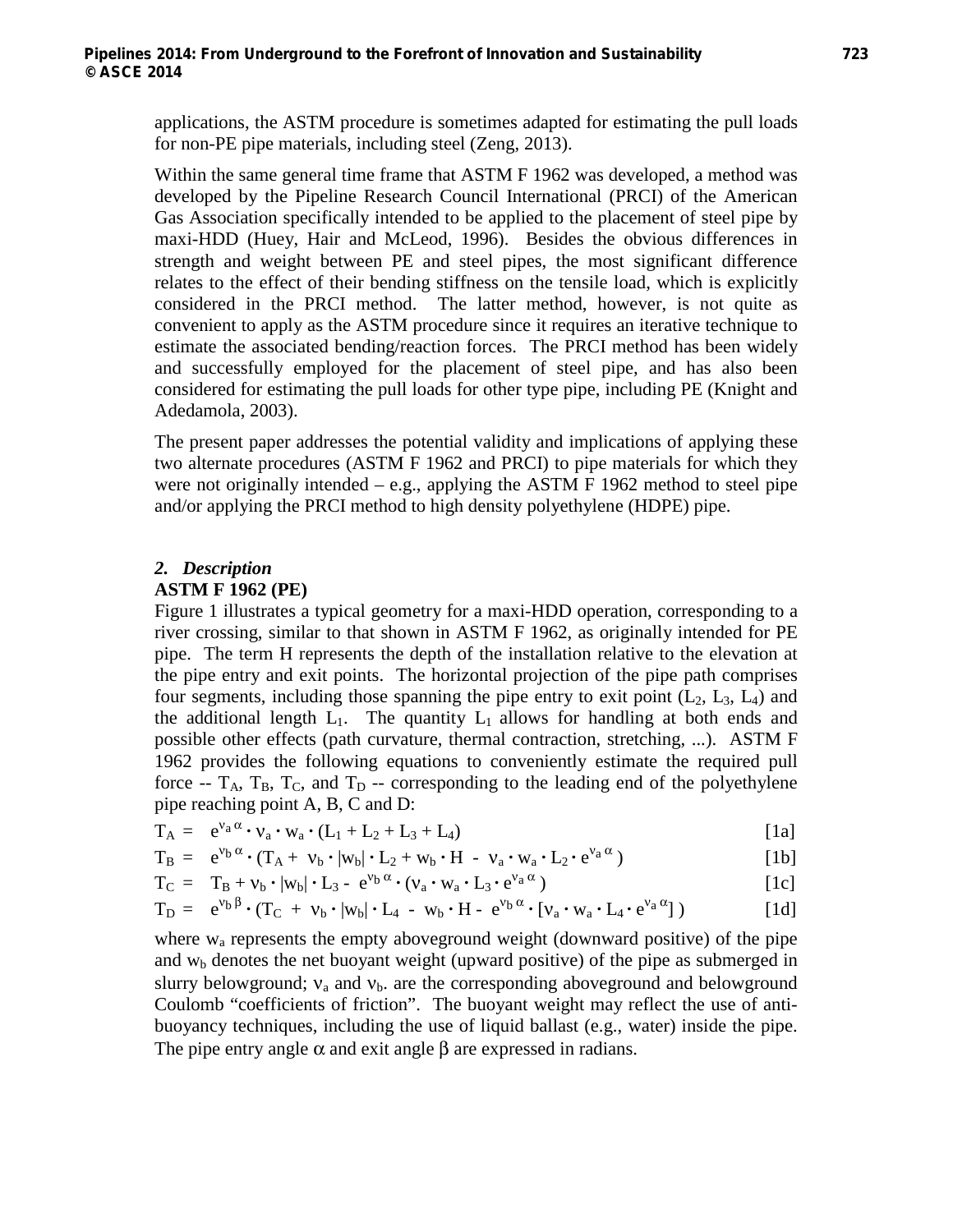

Figure 1 Typical maxi-HDD route (river crossing) (Source: Outside Plant Consulting Services, Inc.)

In addition to the tensile loads at the individual stages of progress (points A, B, C, and D), an incremental tension,  $\Delta T$ , must be added to account for the drag effect of the drilling fluid/mud ("fluidic drag"), which is determined from the magnitude of the "hydrokinetic pressure", ΔP:

$$
\Delta T = \Delta P \cdot (\pi/8) \cdot (D_{hole}^2 - D^2)
$$
 [2]

where  $D_{hole}$  is the diameter of the borehole and D is the diameter of the pipe;  $\Delta P$  is the incremental drilling fluid pressure in the borehole at the leading end of the pipe during the pullback operation, which is in addition to the hydrostatic pressure corresponding to the head (depth) of relatively dense drilling fluid. The incremental tension,  $\Delta T$ , is properly added to the local tension  $T_A$ ,  $T_B$ ,  $T_C$ , or  $T_D$  as specified in Equations 1, for each of the four points, but is *not cumulative*; e.g., the value of  $T_A$ inserted into Equation 1b is that given by Equation 1a, as written, and *not*  $T_A + \Delta T$ . In any case, this estimate of  $\Delta T$  is usually low compared to the tension estimates given by Equations 1.

The development of Equations 1, representing the basic ASTM model for estimating the required pulling load, assumed negligible pipe bending stiffness, as characteristic of PE material. Other pipe materials, including relatively rigid plastics (e.g., polyvinyl chloride, PVC) and, more obviously, iron or steel, might conceivably lead to appreciable reaction forces at route bends and path curvature, as the pipe is pulled along the borehole during the HDD operation. These local reaction forces correspond to concentrated sources of frictional drag on the pipe, impeding its placement, requiring greater installation pull loads than may otherwise be required considering only the frictional drag due to the pipe weight (including buoyancy) and tension at route bends ("capstan" effect), as well as any contribution due to fluidic drag.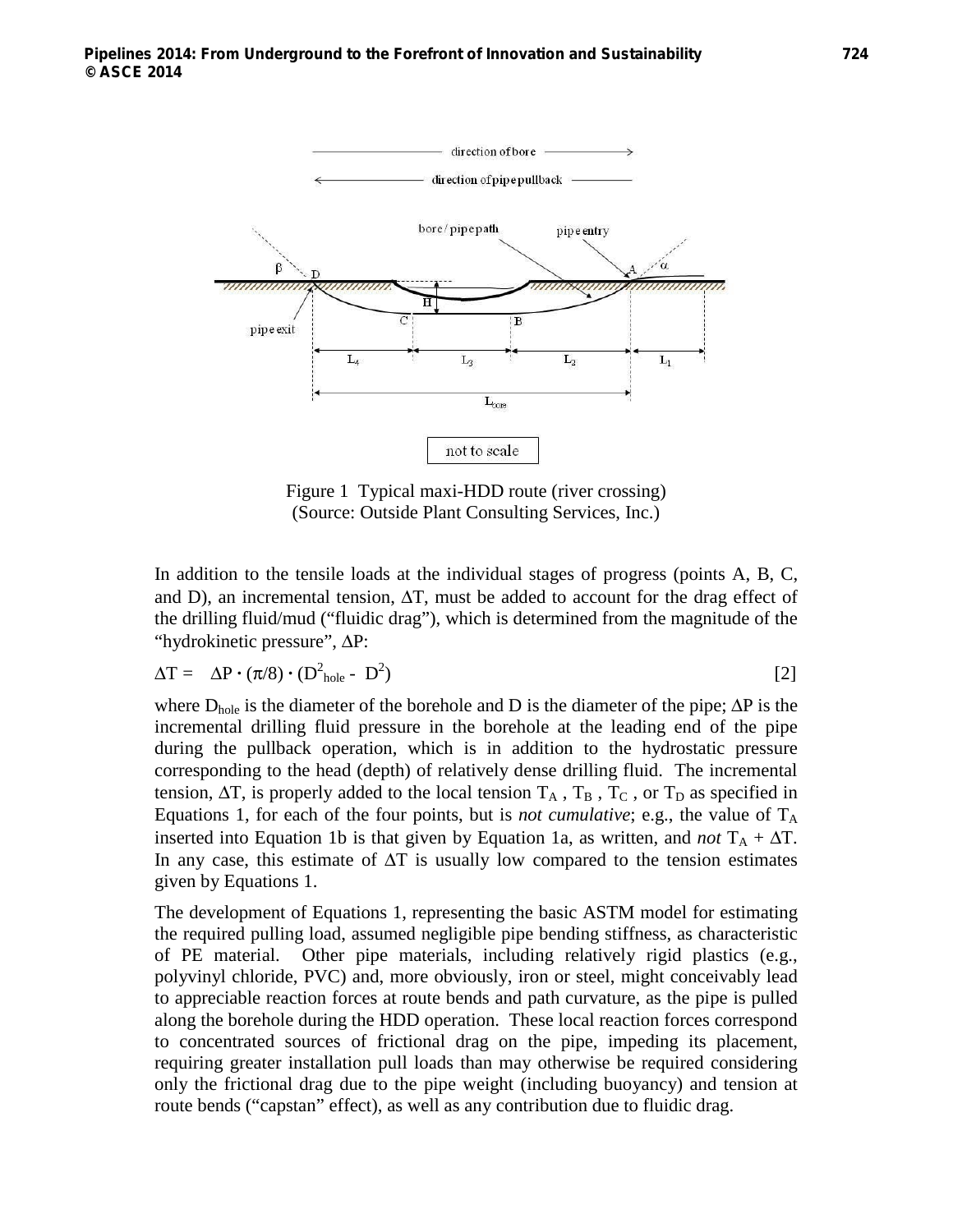The potential magnitude of the bending stiffness effect has been conservatively estimated by Slavin and Najafi (2012), based on an elastic pipe/beam model accounting for the local bending forces required to conform the pipe to the borehole curvature. The magnitude of the reaction forces, acting normal to the pipe surface at the entry or exit route bend, may be estimated by the quantity

$$
6 \text{ EI} / \left\{ 2 \cdot [6 (d_h - d_p) \cdot \rho_h^3] \right\}^{1/2}
$$
 [3]

where EI is the bending stiffness of the pipe/beam,  $d_h$  the diameter of the borehole,  $d_p$ the pipe diameter, and  $\rho_h$  the radius of curvature of the route bend, at the pipe entry or exit point. However, the magnitude of this effect may be significantly reduced, or eliminated, by the mitigating effect of the buoyant forces acting laterally along the pipe in the vicinity of the curve.

# **PRCI Method (Steel)**

Huey, Hair and McLeod (1996) provides the details of the PRCI method, as described for a route geometry equivalent to that of Figure 1. This method is, in general, based on similar principles to that used to develop ASTM F 1962, but with significant differences regarding the magnitude of the fluidic drag and the explicit consideration of the bending stiffness of the intended steel pipe.

In particular, the model considers frictional drag ("frict") due to the pipe weight (or buoyancy) acting against the borehole surface, which is the major component of the predicted pull force of the ASTM model, and also calculates the reaction forces due the pipe stiffness as the pipe is pulled past the route bends at both the entry and exit segments of the bore path. The latter effect is estimated assuming a three-point beam bending configuration, and using relatively complex formulae reflecting non-linear effects associated with-the tensile loads present while installing the pipe (Roark, 1943), consistent with the nomenclature in Figure 2 (Huey, et al, 1996). The estimate of the reaction forces requires an iterative procedure since the tension depends on the to-be-determined reaction forces at the route bends.

The PRCI method considers the fluidic drag ("DRAG") to be based on an assumed viscous drag force distributed over the pipe outer surface. The original recommended value was 0.05 psi, but was later reduced to 0.025 psi, based on more recent field results (Puckett, 2003).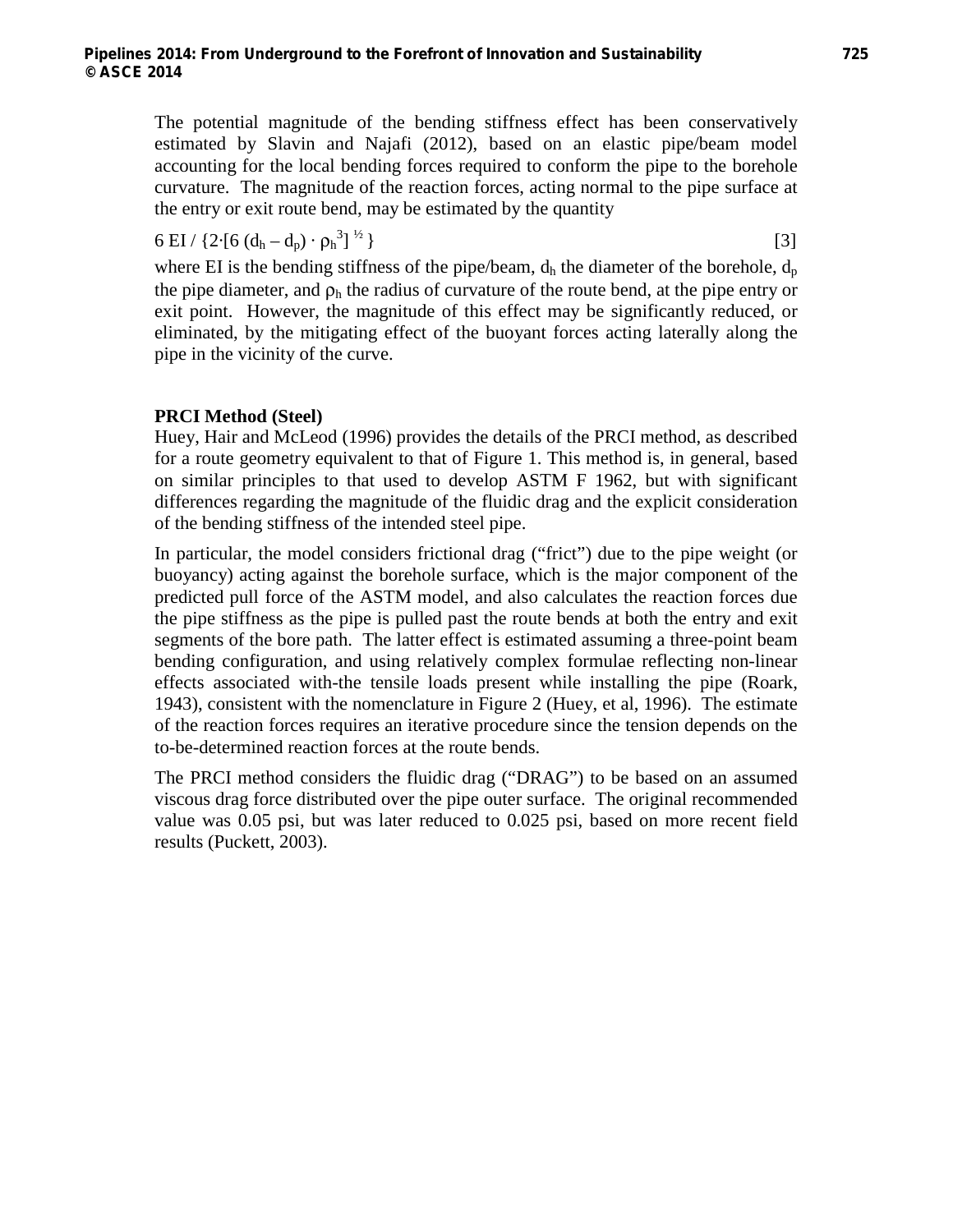

Figure 2 PRCI Model of Pipe at Route Bend

For convenience, this procedure is represented by the following somewhat oversimplified, equation, adopting the original nomenclature:

$$
T_{D} = \Sigma(DRAG) + \Sigma_{straight}(|frict|) + \Sigma_{curved}(|frict|) + \Sigma(W_{s} L_{i} \cdot Sin\theta)
$$
 [4]

where the  $\Sigma$  summation applies to the individual linear segments of the steel pipe, including straight and curved length, as appropriate, and it is assumed that the peak pull force occurs when the pipe is fully installed. The term with the "Sinθ" corresponds to the downward (or upward) tendency of gravity (buoyancy) to inhibit or aid the movement of the pipe segment of effective (net buoyant) weight  $W_s$  as it changes depth, similar to analogous terms in Equations 1b and 1d.

The term  $\Sigma_{\text{straight}}(|\text{frict}|)$  accounts for the friction between the pipe surface and the borehole wall, due to the net buoyant weight (up or down) of the pipe, again analogous to terms in Equations 1. The term  $\Sigma_{curved}$  (frict) is considerably more complicated and requires the aforementioned iterative process to determine the friction at the bend due to the reaction forces, N,  $N_1$  and  $N_2$ . The total effective friction is considered to be double that due to the calculated value,  $N - i.e., 2N - on$ the assumption that the sum of the lower reactions forces  $(N_1 + N_2)$  is also equal to N.

#### *3. Differences Between ASTM F 1962 and PRCI Methods*

In spite of efforts by the HDD industry to develop more accurate predictions of pulling loads in practical applications, it is generally acknowledged that present methods often produce installation forces that differ significantly from field observations. Attempts to align the predictions with field measurements, by selecting appropriate quantitative values of relevant parameters, are ultimately only useful if able to more accurately predict (a priori) the required pulling loads in subsequent applications, using the developed model. This ability has not yet been demonstrated, essentially because of the complexity and wide variability associated with operations in non-engineered materials and environments -- i.e., soil and rock. For example, controlled HDD field experiments have resulted in significantly different pull loads – by a factor of almost two to one -- in what would appear to be almost identical conditions (Knight et al, 2002). Thus, it is not surprising, nor inappropriate, that the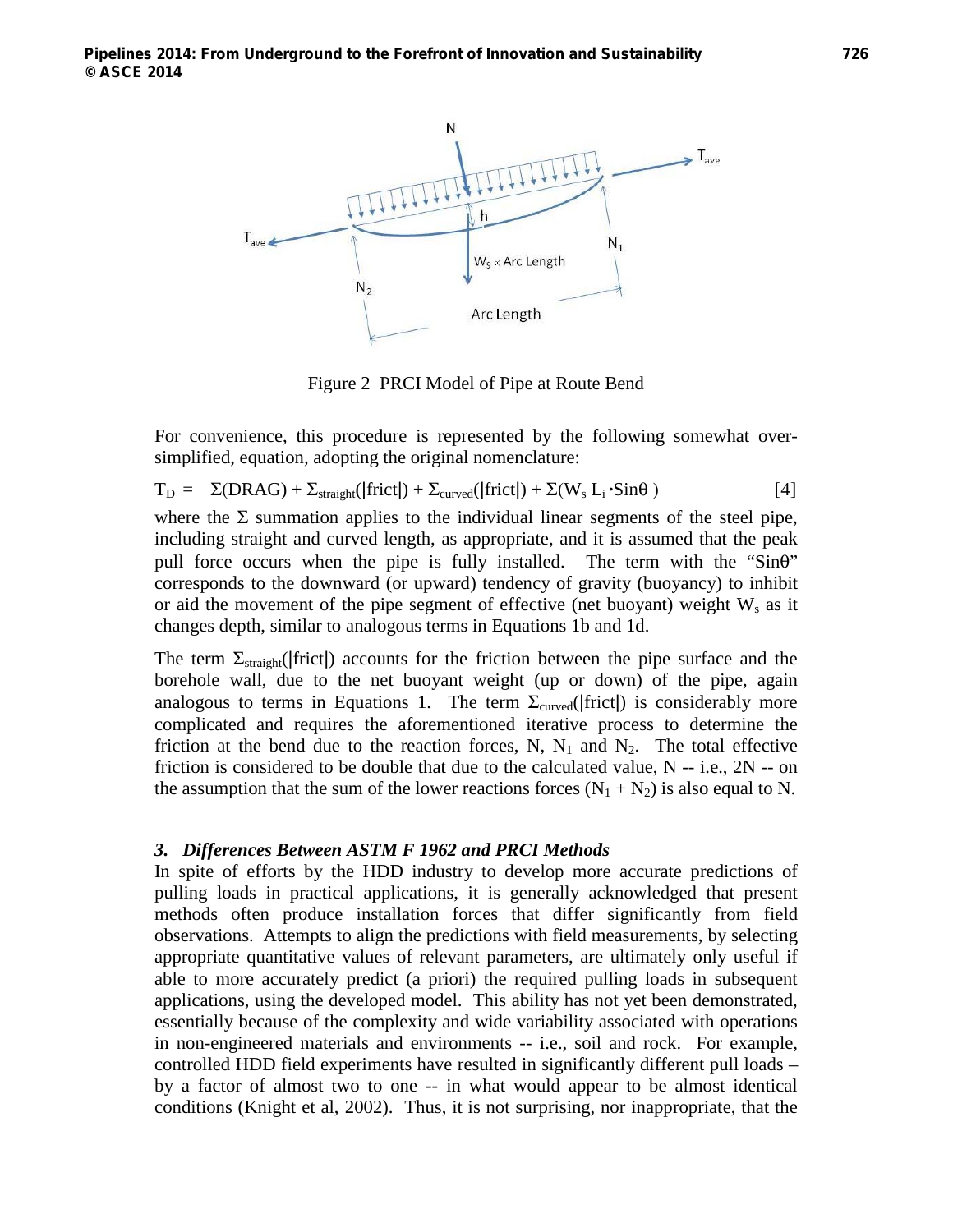ASTM and PRCI methods would attempt to model the complex HDD operation in a non-identical manner. In particular, the alternate methods of considering the effect of the pipe bending stiffness lead to a somewhat more significant impact on the PRCI estimate than that for the ASTM F 1962 calculation.

The most significant difference, however, is that due to the means of accounting for the fluidic drag. Whereas the contribution to the ASTM estimate is based on Equation 2, resulting in only a minimal contribution to the calculated pull load, the present recommended viscous drag value of 0.025 psi for the PRCI method is responsible for a major difference between the two estimated pull loads. As described by Petroff (2004), the drag force depends on the fluid viscosity and cuttings removal efficiency. ASTM F 1962 estimates a drag pressure of 10 psi which typically gives a small calculated drag force, as may be expected for a well-prepared borehole. The PRCI method anticipates higher drag representing a less well-prepared bore. The different assumptions regarding fluidic drag may therefore be attributed to a different degree of conservatism in the estimates, recognizing the less than total control in the overall HDD operation.

### *4. Examples of ASTM F 1962 and PRCI Methods*

Huey et al (1996) provides a detailed example to illustrate the application of the PRCI method; i.e., a 1500 ft (horizontal projected) borehole length; 100 ft maximum depth; 20° and 14° pipe entry and exit angles, respectively; and 1000 ft and 1200 ft bend radii, respectively. The product steel pipe is 12.75-in. outer diameter and 0.25-in. thick, with an elastic modulus (E) of  $29 \times 10^6$  psi. The pipe has a net upward buoyant weight (no ballast added) of 46.4 lbs/ft, based on a drilling fluid with a conservatively high specific gravity density of 1.44 (12 ppg). The drilling fluid is also characterized by a coefficient of friction of 0.3 between the pipe and the borehole surface and the more recently adopted value of 0.025 psi for the fluidic drag (ASCE, 2005). Relative to the generic geometry of Figure 1, the excess length  $L_1$  is assumed to be zero, consistent with the provided example for the PRCI method.

The resulting required tensile force of approximately 46,000 lbs (at the end of the installation) is illustrated in Figure 3 as determined by Equation 4, for the PRCI method. The contributing factors of Equation 4 are also indicated in Figure 3, including "stiffness", "fluidic drag", and "friction". The net aggravating effect of the pipe "stiffness", and corresponding friction force at the bends, may be calculated from double the reaction force (2N), as discussed above, but reduced by the magnitude of the buoyant weight along the length of the bend, which effect would be present independent of the route curvature and/or pipe stiffness. This is shown in Figure 3 as only 15% of the total, but is still significant for this case. It is evident that the contribution of the "fluidic drag" is approximately equal to the magnitude as the "friction" term in this example. For simplicity, the fourth term on the right side of Equation 4, corresponding to the direct effects of the net buoyant weight of the pipe at section AB and CD, are reflected in the "friction" term, since these contributions tend to cancel.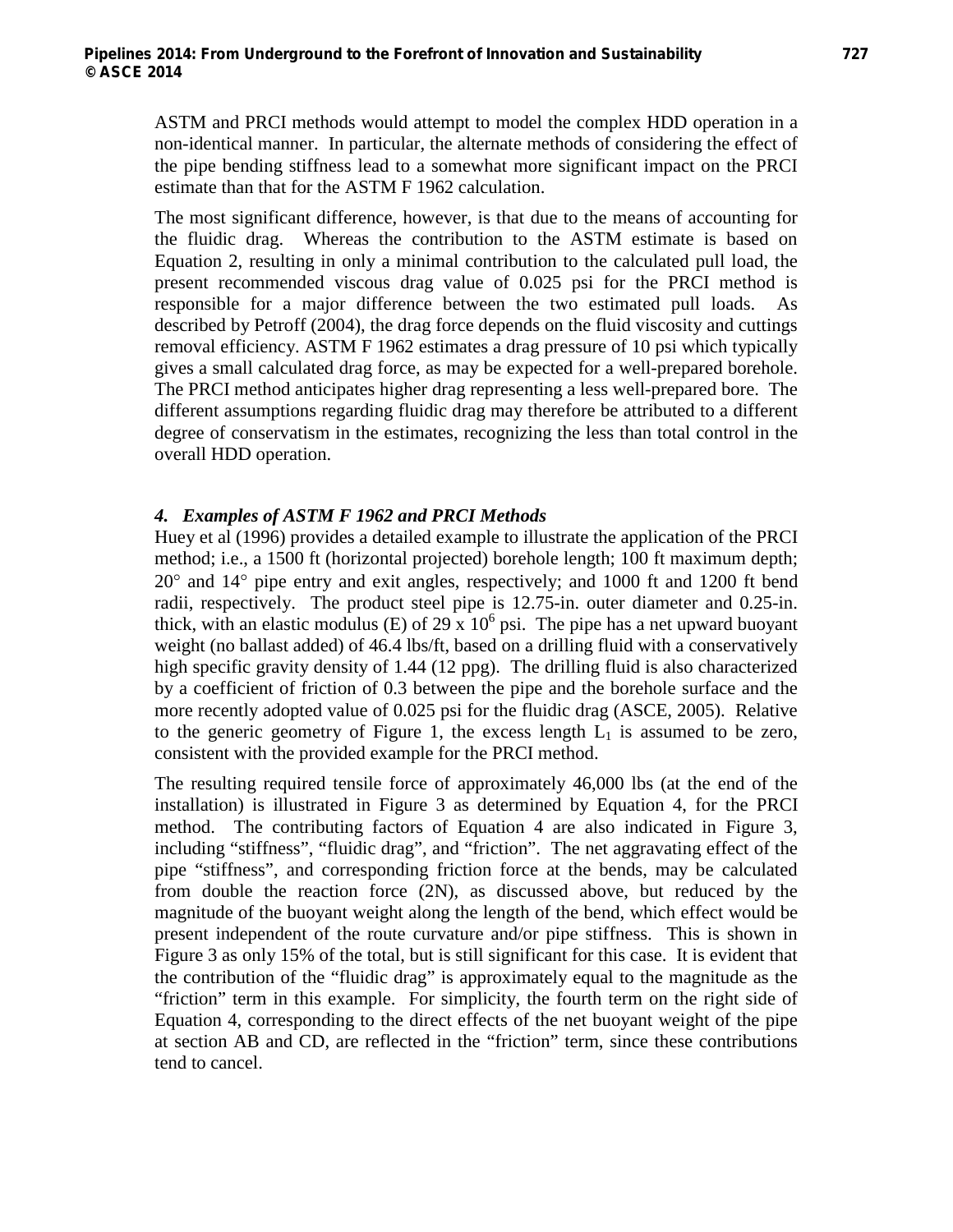

Figure 3 Estimated Tensile Force for Steel Pipe (No Ballast)

Figure 3 also shows the results of the basic ASTM method, which does not consider bending stiffness of the pipe, and uses the relatively low estimate of the fluidic drag, as given by Equation 2. However, the specific gravity of the drilling fluid is assumed to be the slightly more conservative value of 1.5, as recommended in ASTM F 1962, and the minimum suggested excess length  $(L<sub>1</sub>)$  of 100 ft for Equation 1a is considered, along with a corresponding frictional coefficient  $(v_a)$  of 0.1 (ASTM, 2011). The resulting installation load of approximately 27,000 lbs, as determined by the ASTM method, is much lower than that given by the PRCI method and is essentially due to the very dissimilar estimates of the magnitude of the fluidic drag, which is a major component of the PRCI result.

Figure 4 shows the results for the same 1500 ft installation, but assuming an HDPE pipe. The calculated installation loads are approximately 51,000 lbs for the PRCI method and 34,500 lbs using the ASTM procedure. The latter is again significantly lower than that of the PRCI method, but the differential is reduced due to the greater prominence of the frictional force relative to the PRCI estimate of the fluidic drag, since the HDPE pipe has a considerably greater buoyant weight than the steel pipe.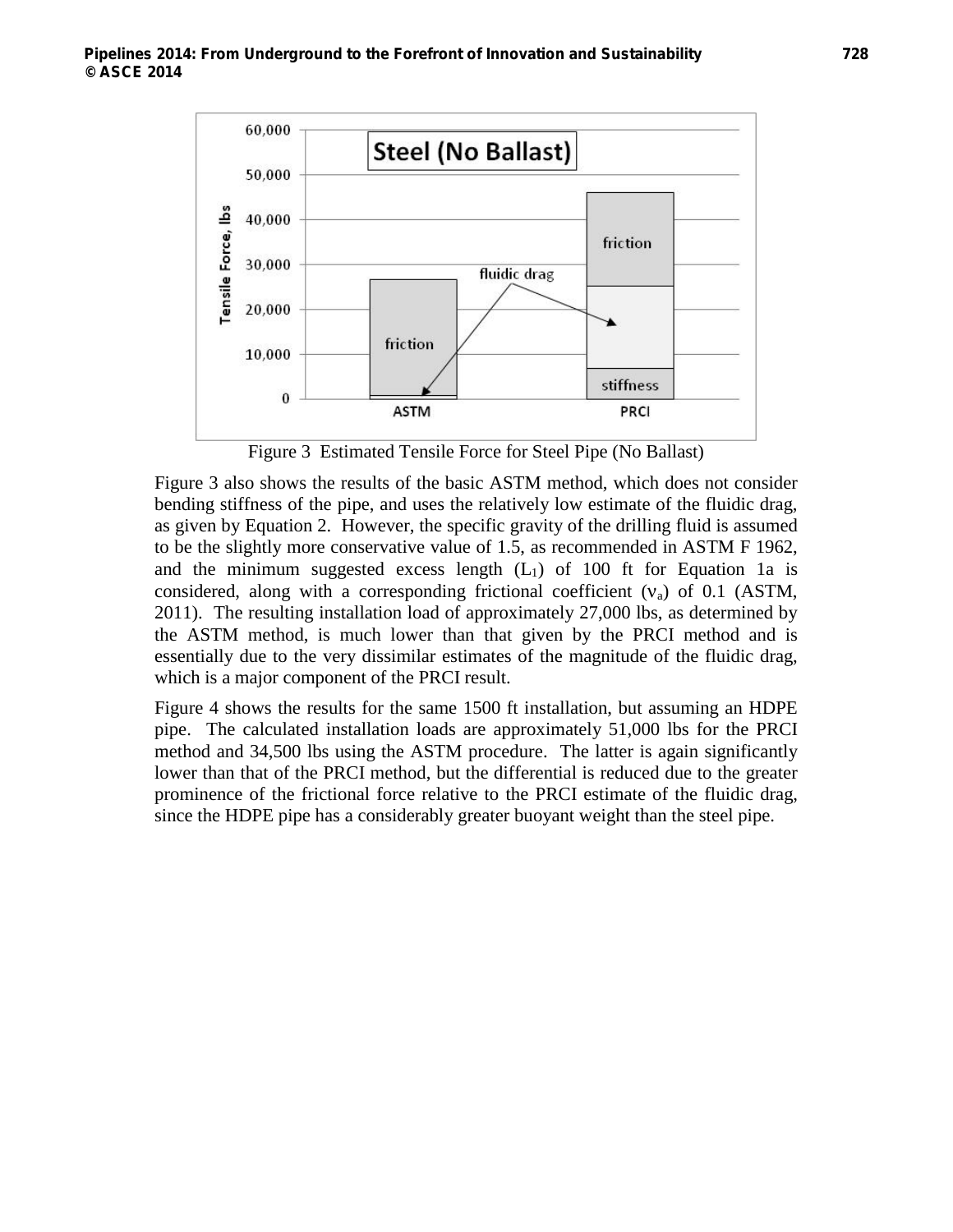

Figure 4 Estimated Tensile Force for HDPE Pipe (No Ballast)

Conversely, when using ballast to reduce the net buoyant weight of the steel or HDPE pipe, the associated grossly reduced magnitude of the frictional effects relative to the fluidic drag results in greater disparity between the ASTM and PRCI results. Figures 5 and 6 show the corresponding calculated installation loads for the steel and HDPE pipes, respectively. For these cases, the ASTM loads are much less than that determined by the PRCI method, especially for the steel pipe. Indeed, for the latter case, the extremely low net buoyant weight, acting downward, illustrates some important points.

HDPE pipe, even with internal (water) ballast, will always have a significant upward net buoyancy due to its inherent low material density (less than water). Thus, the assumption of a relatively high density for the drilling fluid (e.g., 1.5), as suggested in ASTM F 1962, will be conservative and provide a degree of design margin. Steel pipe, however, may have a very low net buoyant weight when ballast is employed, possibly close to or at neutral buoyancy, as in the present example (Figure 5). In this case, a conservative assumption for the drilling fluid would be a relatively low value for the drilling fluid density, rather than the present relatively high values (1.5 or 1.44), especially for the ASTM method.

Furthermore, for very low net buoyant weight, it is possible that the peak tensile load may occur at the beginning of the installation, as the pre-assembled steel pipe, resting on rollers, is initially drawn into the borehole. This situation is indicated in Figure 5 where the ASTM method provides an estimated peak installation load at the beginning of the installation which is several times that of the load at the end. This is due to the effect of the aboveground weight of the empty steel pipe, albeit on low friction roller supports, representing greater frictional resistance than the almost neutral buoyant weight of the steel pipe (with ballast) within the borehole. This situation is not evident with the PRCI method for which the relatively high assumed fluidic drag component represents a dominant effect.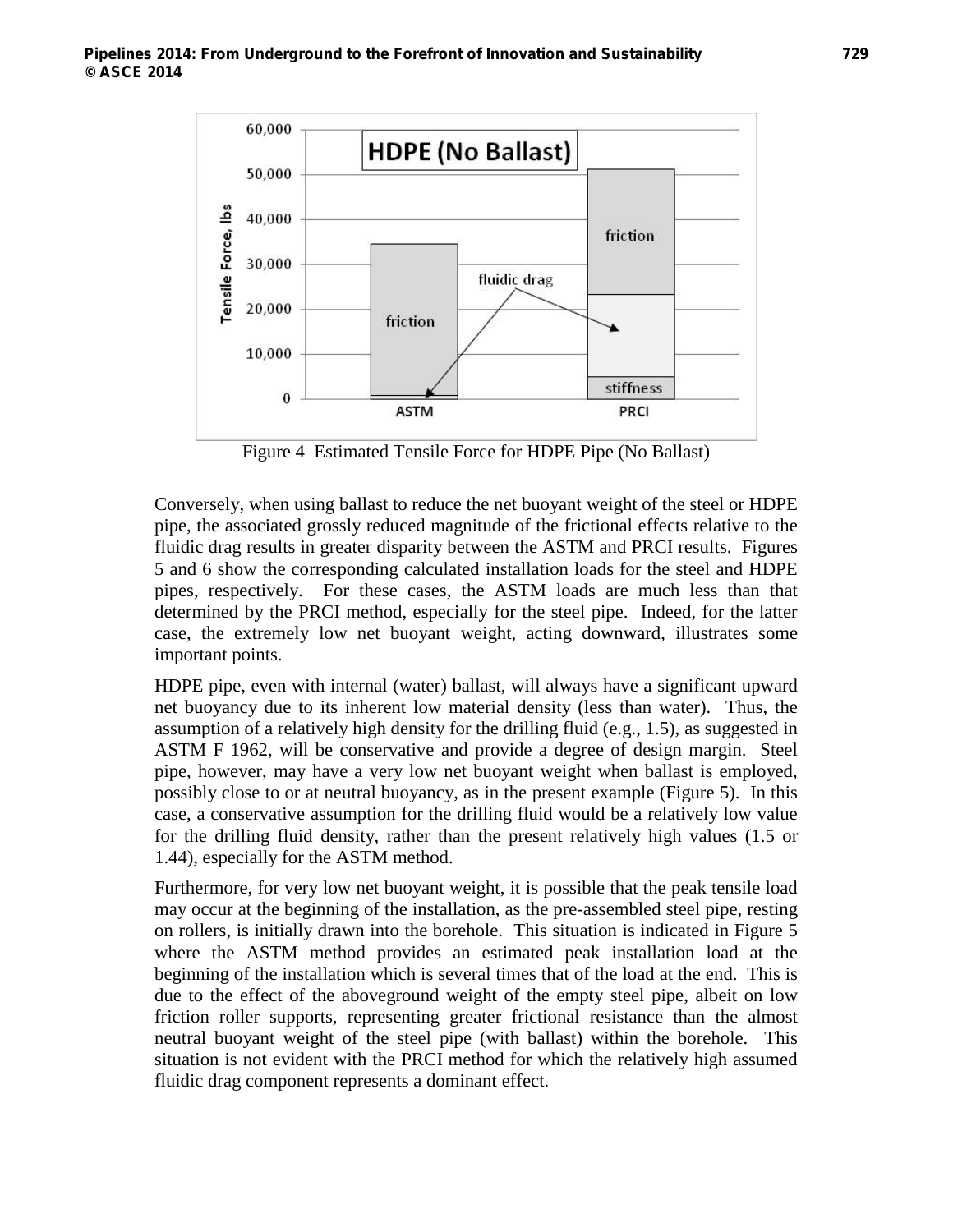

Figure 5 Estimated Tensile Force for Steel Pipe (with Ballast)



Figure 6 Estimated Tensile Force for HDPE Pipe (with Ballast)

# *5. Possible Adjustments to ASTM F 1962 and PRCI Methodologies*

As in virtually all mathematical models, convenient assumptions and approximations have been incorporated into both the ASTM F 1962 and PRCI methodologies. The three-point beam bending model in Figure 2 has the advantage of accounting for the pipe stiffness in some manner, but is not compatible with the interaction of the pipe with the borehole, including the alignment of the force vectors indicated in Figure 2 which are not aligned with the axial tension on the pipe and the (perpendicular) normal pressure applied by the borehole on the pipe surface. This detail may inhibit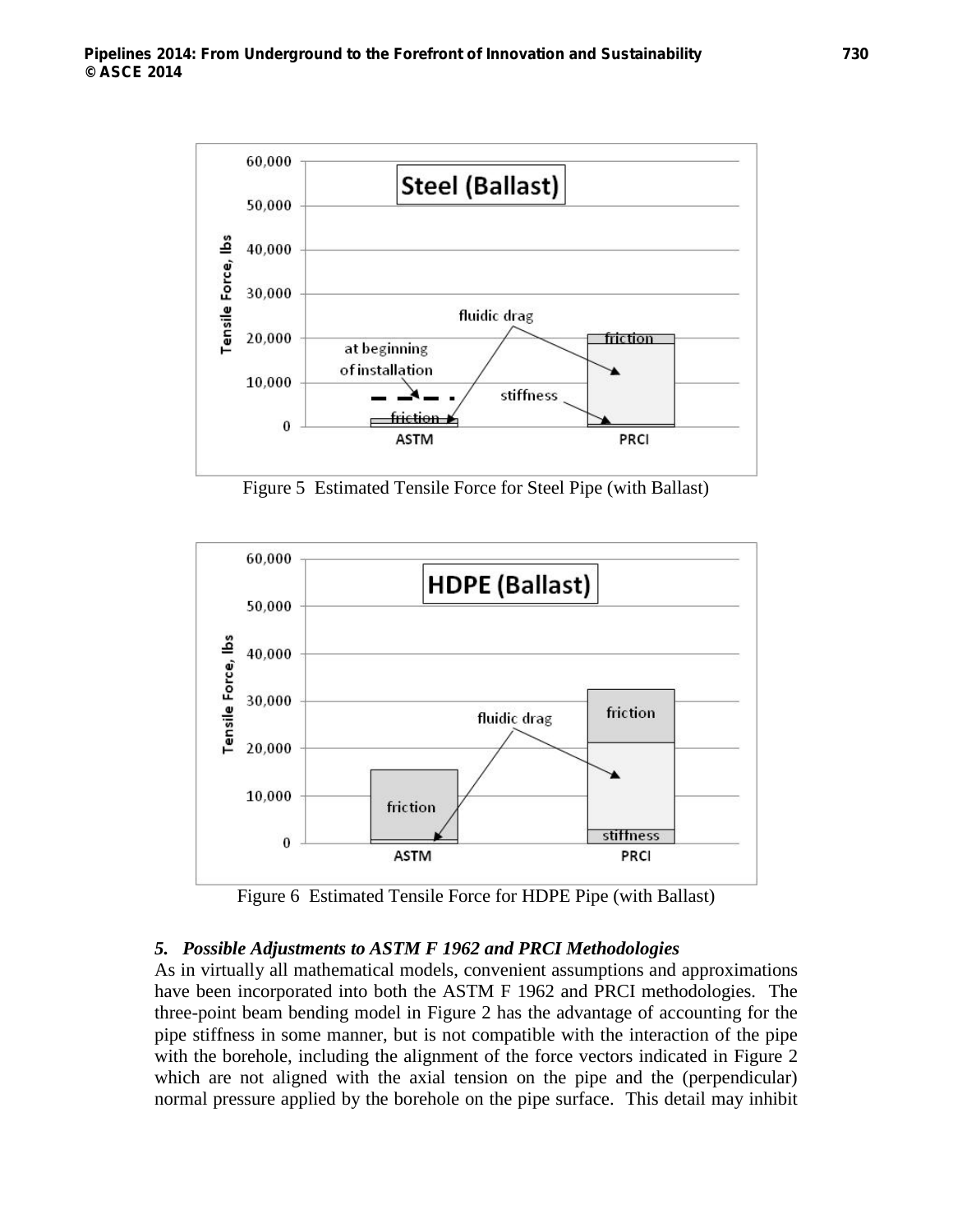the ability to properly reflect the capstan effect for which the direction of the tension can add to the effect of the (upward) buoyant weight. For maxi-HDD operations, however, the capstan effect is generally not major.

Although the basic ASTM model inherently ignores pipe stiffness, Equation 3 may be used to conservatively estimate the effect of the reaction forces as a function of the pipe and borehole characteristics for the purpose of extending the application of the ASTM methodology to pipe materials of relatively high stiffness -- e.g., steel. However, the net effect of the pipe stiffness, with respect to either the ASTM or PRCI methods, may be shown to be effectively nil or minor for many cases, including the present examples.

Analogous to the mitigating effect of the buoyant weight on reducing the effect of bending stiffness as otherwise estimated by Equation 3 for the ASTM method, the use of the "2N" term for estimating the reaction forces for the PRCI method should be reduced, depending on the magnitude and direction of the buoyant weight and reaction force N. Based on a direct balance of the lateral forces acting on the pipe, as indicated in Figure 2, it may be seen that the quantity  $(N_1 + N_2)$  is not equal to N, but depends on the magnitude and direction of the upper reaction force, N, and the buoyant weight, W<sub>s</sub>. Based on these considerations, the "stiffness" contribution may also be ignored for the PRCI method for the examples presented, except for the steel pipe with ballast. For the other three examples (HDPE pipe, with or without ballast, and steel pipe, without ballast) these considerations would somewhat reduce the apparent discrepancies between the PRCI and ASTM F 1962 methods by the magnitude of the PRCI stiffness contributions shown in Figures 3, 4 and 6. For the case of the steel pipe with ballast, the stiffness contribution should be three times the otherwise smaller contribution indicated in Figure 5, but which is still relatively small compared to the total estimated load.

# *6. Other Related Investigations*

Duyvestyn (2009) discusses both the ASTM F 1962 and PRCI methods, and compares the results to a new recommended technique that presumably better estimates the fluidic drag due to the dynamics of the drilling fluid. The proposed method is applied to three well-documented field installations of HDPE pipe and the results are compared to those based on the ASTM- and PRCI-type models and the actual field data. The results confirm that the PRCI method provides greater margin than the ASTM-based procedure, but both appear to be useful for this purpose.

Knight and Ademola (2003) compared various methods of estimating the pull loads, based on several mini-HDD (or midi-HDD) laboratory field installations of HDPE and MDPE pipe. Their conclusion was that the ASTM estimate is too low and the PRCI too high. However, the application of ASTM F 1962 (as well as the PRCI method), assumes a relatively well-controlled *maxi*-HDD type operation, for which additional unplanned path curvatures, and associated frictional forces, would be minimized. In contrast, this effect and additional load should be included in estimates for mini-HDD, and possibly midi-HDD, installations (PPI, 2009), and is explicitly discussed by Slavin (2007) with respect to these particular installations, and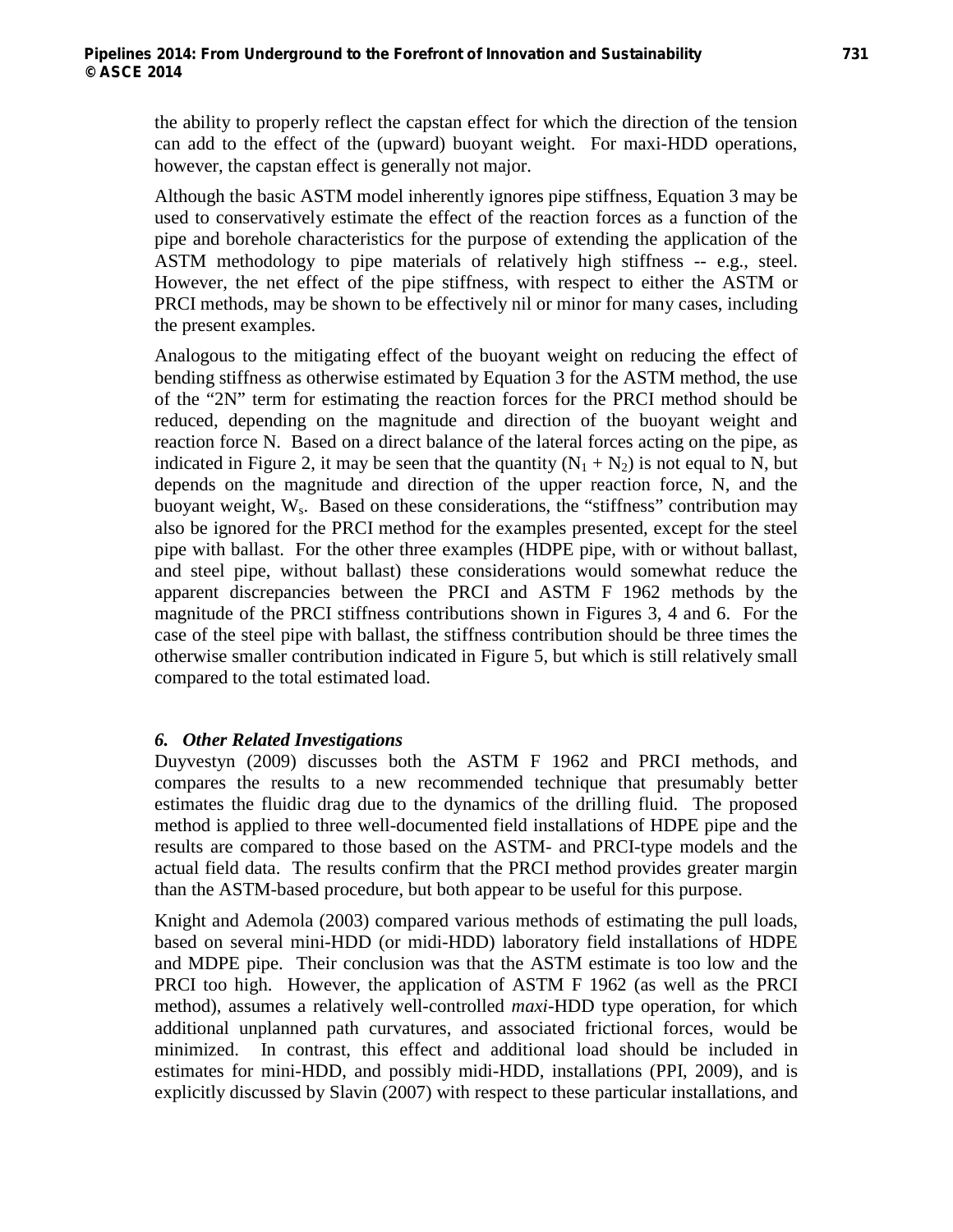can account for the observed increase in pull force. Based on these considerations, the observed results for the laboratory field installations in question suggest that the pull load for a typically well-controlled maxi-HDD installation may be estimated by either the ASTM or PRCI method, with the latter providing greater design margin, as expected.

Zeng (2013) compares the results of three methods for estimating the pull force on (steel) pipe in four major river crossings in China, one of which is ASTM F 1962 and another which appears equivalent to the PRCI method. As may be anticipated, the PRCI-type procedure estimated greater loads than the ASTM method. In two cases, both the ASTM and PRCI methods over-estimated the observed load at the drill rig. In another case, the observed load was between those determined by the ASTM and PRCI methods. In a fourth case, however, both these procedures (as well as the third procedure adopted in China for application to HDD installation of urban water and sewer lines) underestimated the required pull force and is believed to be due to borehole instability and collapse around the pipe. The PRCI-type procedure was reasonably close to the observed load, indicating its additional design margin may be useful to help account for such situations.

### *7. Discussion & Conclusions*

The two most widely used procedures for estimating the pull loads on pipes during a maxi-HDD installation are ASTM F 1962 and that adopted by the Pipelines Research Council International of the American Gas Association, designated as the PRCI method. Although the ASTM method is explicitly intended for use with polyethylene (e.g., HDPE) pipe, and the PRCI method was initially developed for steel pipe, accounting for the relatively high bending stiffness of this product, both procedures have been used for estimating HDD pull loads for pipes of various materials. The present paper discusses and analyzes the potential issues in the application of these methods to various materials, based on specific examples considering HDPE and steel pipe, with and without the deployment of ballast to reduce the buoyant weight and associated friction and installation forces.

The results indicate that the major difference between the magnitude of the calculated pull loads for the ASTM and PRCI techniques is their method for accounting for the fluidic drag acting along the pipe surface. In contrast, the effect of the bending stiffness is relatively low. The significant difference in the determination of the fluidic drag may be considered to be due to the assumed conditions in the borehole, with the PRCI prescription based on less optimal conditions than the ASTM formula, thereby resulting in a greater estimated pull loads. However, since neither method represents an attempt to predict the actual pull, but rather a means of providing a somewhat conservative design procedure based on the suggested values of relevant parameters, it is not surprising that there would be a significant difference in their estimates and associated design margins. In particular, since the design margin in ASTM F 1962 is primarily due to the high suggested value (1.5) for the specific gravity of the drilling fluid, and corresponding high buoyant weight, a nonetheless low calculated effective buoyancy due to the use of internal water ballast, for example, would significantly reduce the available design margin for this method, in